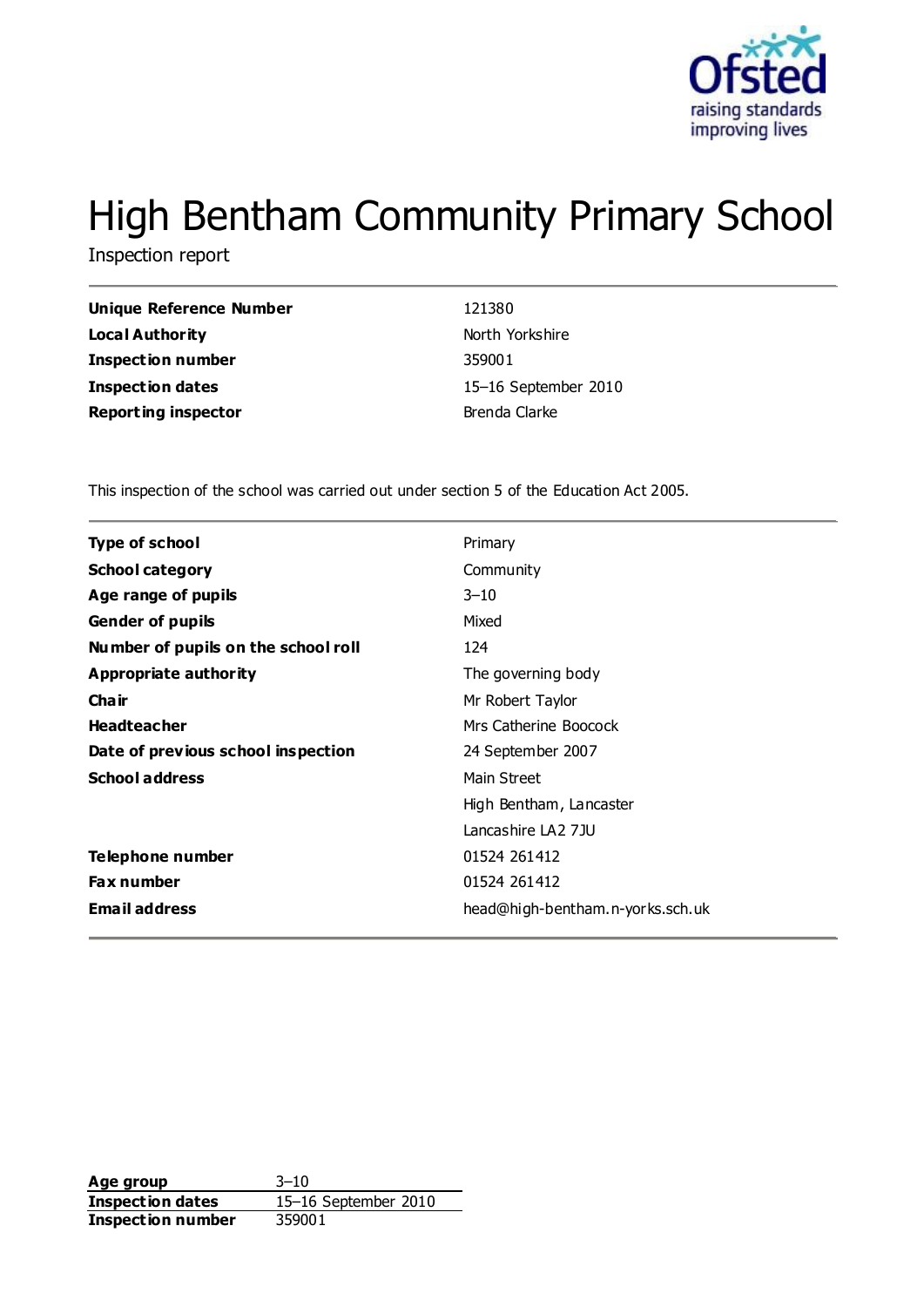The Office for Standards in Education, Children's Services and Skills (Ofsted) regulates and inspects to achieve excellence in the care of children and young people, and in education and skills for learners of all ages. It regulates and inspects childcare and children's social care, and inspects the Children and Family Court Advisory Support Service (Cafcass), schools, colleges, initial teacher training, work-based learning and skills training, adult and community learning, and education and training in prisons and other secure establishments. It assesses council children's services, and inspects services for looked after children, safeguarding and child protection.

Further copies of this report are obtainable from the school. Under the Education Act 2005, the school must provide a copy of this report free of charge to certain categories of people. A charge not exceeding the full cost of reproduction may be made for any other copies supplied.

If you would like a copy of this document in a different format, such as large print or Braille, please telephone 0300 1234 234, or email **[enquiries@ofsted.gov.uk](mailto:enquiries@ofsted.gov.uk)**.

You may copy all or parts of this document for non-commercial educational purposes, as long as you give details of the source and date of publication and do not alter the documentation in any way.

To receive regular email alerts about new publications, including survey reports and school inspection reports, please visit our website and go to 'Subscribe'.

Royal Exchange Buildings St Ann's Square Manchester M2 7LA T: 0300 1234 234 Textphone: 0161 618 8524 E: **[enquiries@ofsted.gov.uk](mailto:enquiries@ofsted.gov.uk)** W: **[www.ofsted.gov.uk](http://www.ofsted.gov.uk/)**

© Crown copyright 2010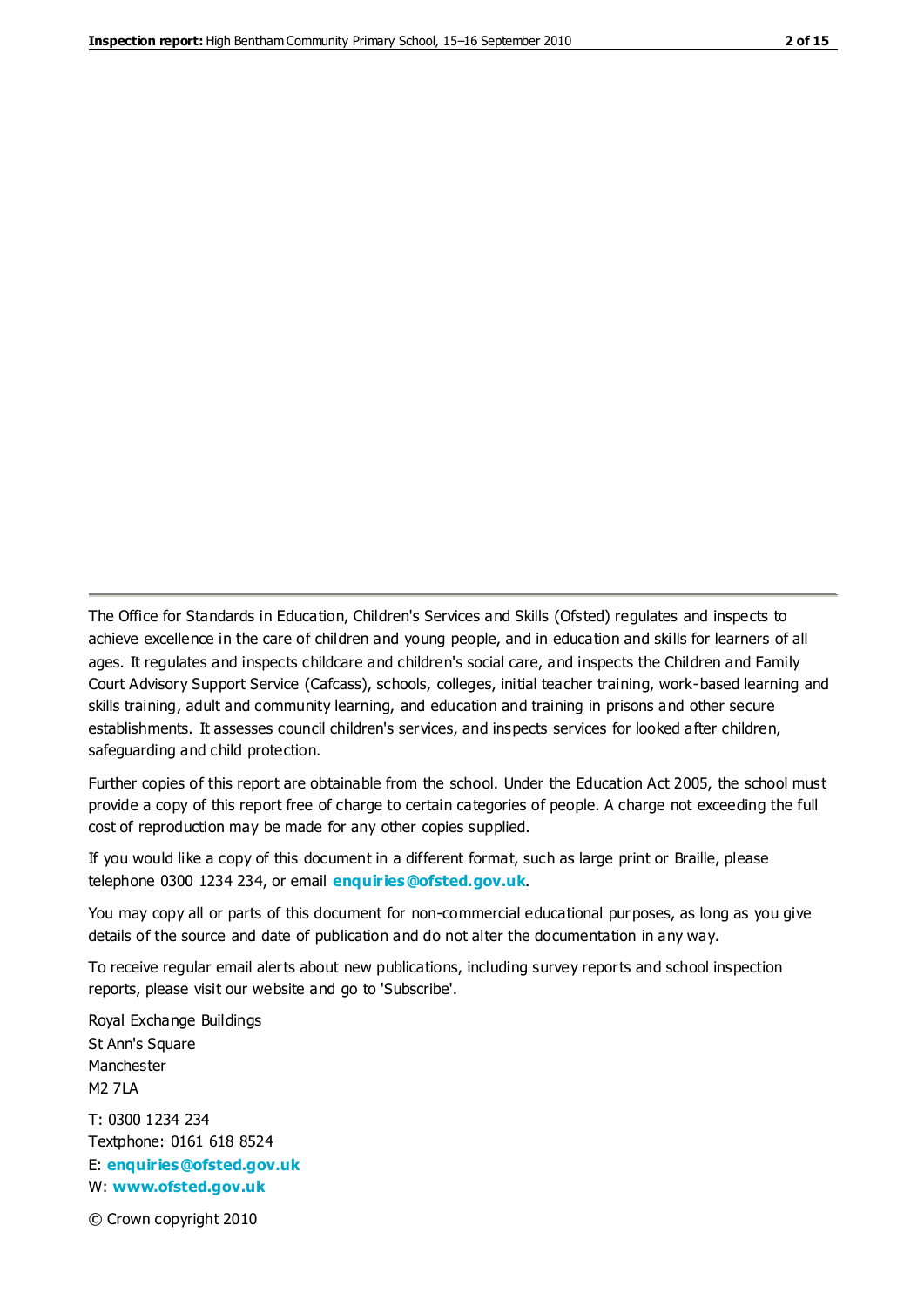# **Introduction**

This inspection was carried out by two additional inspectors. The inspectors visited seven lessons and observed all five teachers. The inspectors held meetings with members of the governing body, staff, an adviser from the local authority and two groups of pupils. They observed the school's work and looked at a range of evidence, including information on pupils' progress, safeguarding, the school improvement plan, pupils' work books from the previous academic year and pupils' individual education plans. The inspection team looked in detail at 48 completed questionnaires from parents and carers as well as questionnaires completed by pupils and staff.

The inspection team reviewed many aspects of the school's work. It looked in detail at the following:

- how well different groups of pupils achieve, particularly in mathematics and writing
- $\blacksquare$  the consistency of the quality of teaching and learning across the school
- $\blacksquare$  the reason for the decline in attainment since the last inspection
- $\blacksquare$  the impact of the curriculum on pupils' learning and enjoyment
- $\blacksquare$  the extent of pupils' personal development and the quality of the care, quidance and support they receive to ensure their safety and well-being.

# **Information about the school**

The school is smaller than the average primary school. Most pupils are White British. The proportion of pupils with special educational needs and/or disabilities is below average. The proportion of pupils known to be eligible for free school meals is also below average. The school manages a before- and after-school club. The school has achieved the Activemark, International School Award, Healthy Schools Award and Inclusion Mark. Since the last inspection the school has reduced from five to four classes, resulting in larger class sizes. Pupils transfer to middle schools at the end of Year 5.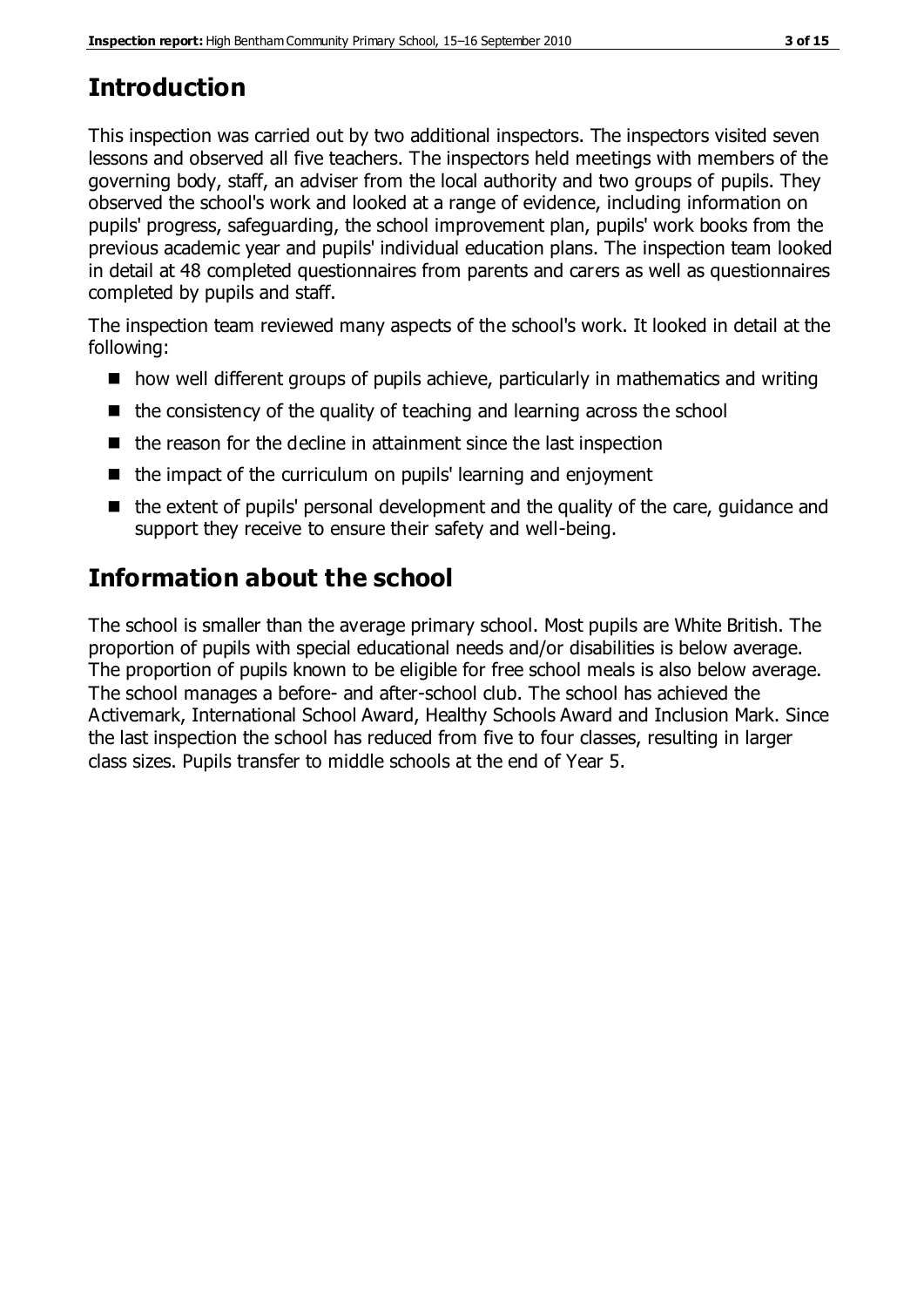# **Inspection judgements**

| Overall effectiveness: how good is the school?  |  |
|-------------------------------------------------|--|
| The school's capacity for sustained improvement |  |

## **Main findings**

In accordance with section 13 (3) of the Education Act 2005, Her Majesty's Chief Inspector is of the opinion that this school requires significant improvement because it is performing significantly less well than in all the circumstances it could reasonably be expected to perform. The school is therefore given a notice to improve. Significant improvement is required in relation to driving up pupils' attainment and achievement as well as their attendance.

Achievement is inadequate overall. Children get off to a good start in the Early Years Foundation Stage where they make good progress because of the good provision. As a result, pupils' attainment at the start of Year 1 is average or above average. However, in recent years pupils have left Year 2 with attainment significantly below that expected for their age. There has been some improvement recently, as seen in end of Year 2 assessments for 2010, especially in mathematics, but attainment is not high enough when compared to pupils' starting points in Year 1. Pupils' progress is inconsistent and inadequate overall as they move through Key Stage 2, and too few pupils attain agerelated expectations in writing and mathematics by the end of Year 5. Pupils' attendance has declined and is now lower than the national average. For these reasons the school provides inadequate value for money. Well focused individual education plans support pupils with special educational needs and/or disabilities effectively so that they make better progress than their peers.

Teachers' marking of pupils' written work does not consistently inform pupils of how they might improve, limiting the progress they make.

The school takes good care of its pupils. Parents and carers appreciate the 'very friendly atmosphere' and 'commitment of staff' so that pupils feel extremely safe and enjoy their education. Pupils are confident and happy and this underpins their good behaviour. Pupils have an outstanding understanding of healthy lifestyles as evidenced in the Activemark and Healthy School awards. They enjoy the good range of clubs and opportunities to take part in competitive sport. Pupils have a voice in decisions through their school council and seek to make a difference as members of the Fair Trade group.

Teaching is inadequate overall, although it varies in quality across the school. Strong relationships and good behaviour management ensure that lessons are orderly. Where teaching was inadequate during the inspection, pupils spent too long sitting passively and teachers failed to focus on pupils' age and stage of learning. A brisk pace was missing. The curriculum is satisfactory and has some positive features. Provision is enriched by visits to interesting places, such as a Buddhist temple. The school is at the heart of the community. This enables pupils to take part in local decisions and to experience many exciting aspects of village life.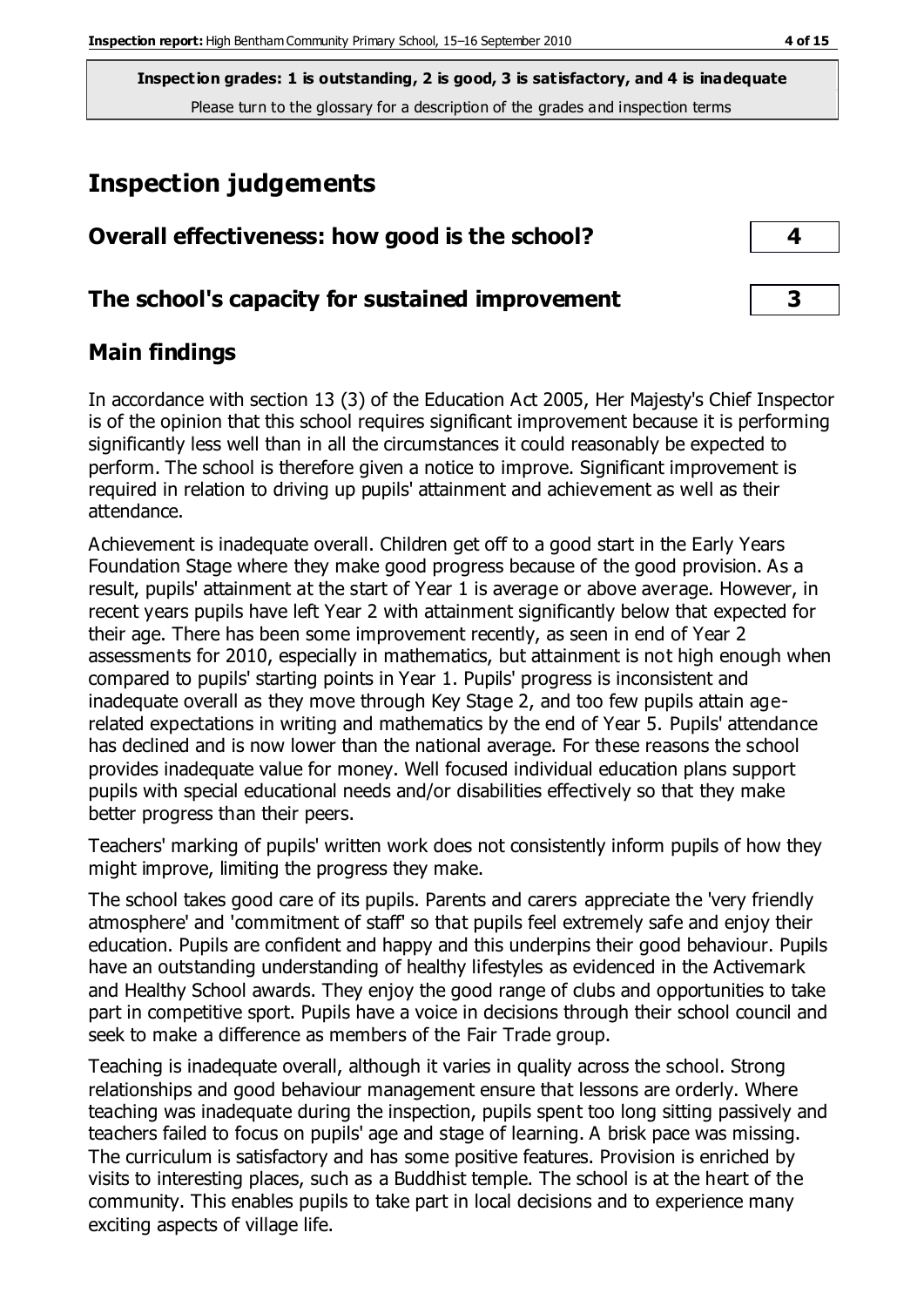Leaders know the school well and are aware of its strengths and weaknesses. As a result, staff and the governing body are committed to improving provision and have started successfully to take steps to do so. Accurate evaluation of pupils' attainment is enabling staff to highlight where pupils are making insufficient progress. Recently initiated strategies are in place to halt the decline. The impact can already be seen in the increased number of pupils in Year 2 attaining the higher Level 3 at the end of the 2010 academic year in reading, mathematics and science. This demonstrates the school's satisfactory capacity to improve further. The school's development plan is too wide-ranging and insufficiently focused on raising attainment. Senior staff monitor the quality of teaching in classrooms regularly, but do not evaluate learning and progress in lessons as rigorously as they could.

#### **What does the school need to do to improve further?**

- By July 2011, raise attainment and accelerate pupils' progress in writing and mathematics, by:
	- ensuring that work is closely matched to pupils' needs in whole-class lessons, group and individual work
	- ensuring that pupils have opportunities to solve mathematical problems in interesting and creative ways
	- developing pupils' ability to write more extensively and for a variety of purposes
	- sharpening improvement planning to focus more closely on raising attainment.
- Improve the quality of teaching across the school and in all subjects so that it is consistently good, by ensuring that:
	- the pace of lessons is always appropriately brisk so that pupils made good or better progress
	- $\overline{a}$  lessons include sufficient challenge for all groups of pupils
	- marking and target setting consistently inform pupils of their next small steps in learning
	- the impact of these changes on the quality of pupils' learning and progress is closely monitored and any actions for further improvement are taken.
- By July 2011 improve pupils' attendance to at least the national average by reviewing the effectiveness of current initiatives and improving or extending them where appropriate.

## **Outcomes for individuals and groups of pupils 4**

Pupils say they enjoy school. They are enthusiastic learners. They listen carefully to their teachers and others and behave well. In most lessons observed, pupils worked at a satisfactory rather than a quick pace and could have achieved more. This is because deadlines were not challenging and they were not prompted to work hard. Achievement is inadequate overall. Pupils do not make enough progress in Year 1 in reading and writing and less than half reach the expected levels for their age. This inadequate progress continues, so that by the end of Year 2, the attainment of almost half of the pupils is well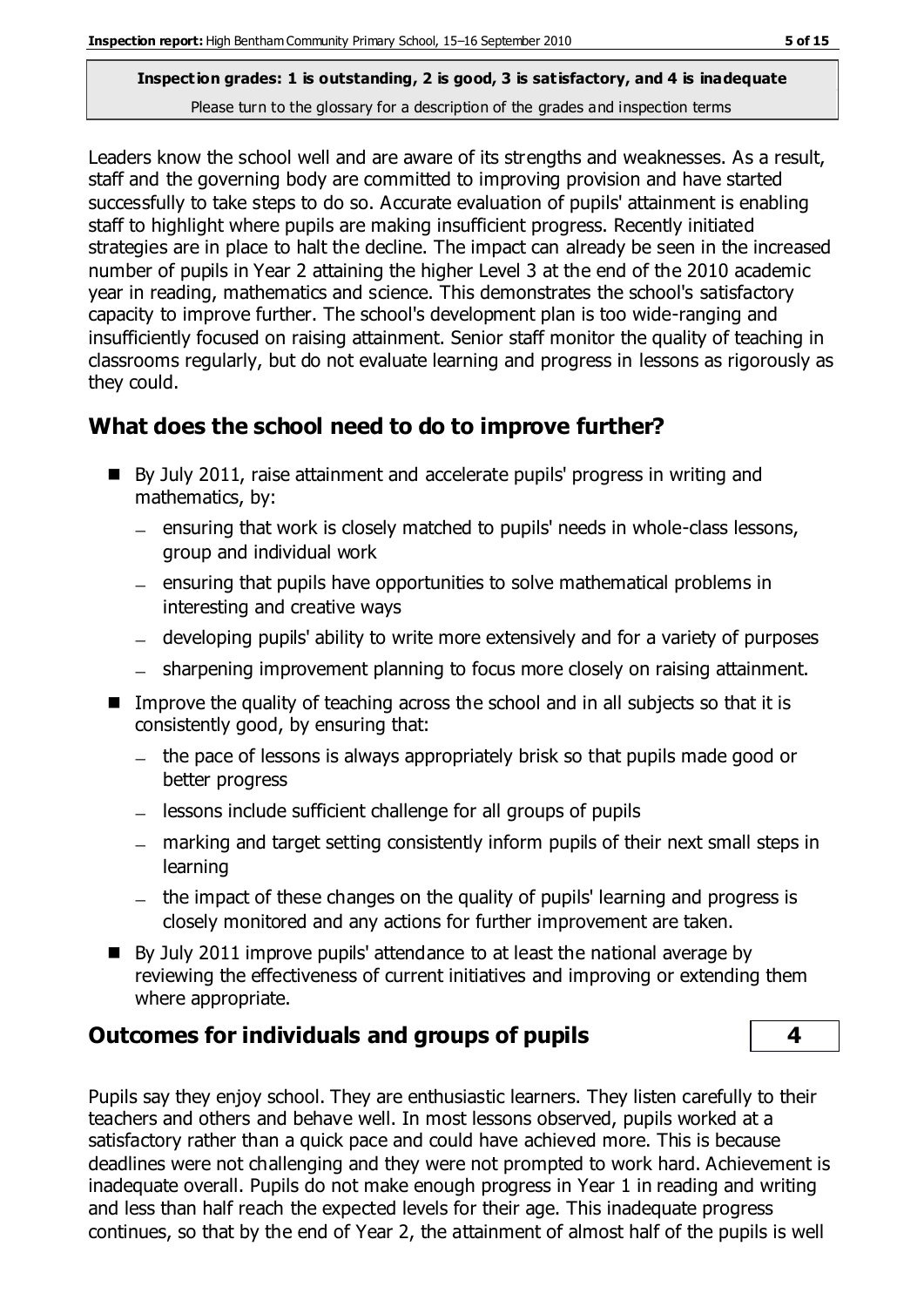below national expectations in writing and below expectations in mathematics. An increased emphasis on learning about sounds and letters from Reception upwards is helping to boost pupils' reading skills. The impact of strategies to improve attainment is now evident in Year 2.

There is a similar picture of underachievement in Key Stage 2, although progress accelerates in Year 5 due to challenging teaching. At the end of Year 5 in 2010, most pupils attained the levels expected in reading and were close to what is expected in writing and science. However, only half of the pupils reached the expected level in mathematics. Limited progress in mathematics is evident throughout the school. Pupils have too few opportunities to solve mathematical problems and so experience difficulty when solving multi-part problems. Younger children lack confidence to write independently while older pupils sometimes have difficulty in writing more complex, interesting sentences. Most pupils with special educational needs and/or disabilities achieve satisfactorily from their varying starting points.

Pupils develop confidence in speaking and most express themselves clearly and succinctly. Pupils get on with each other extremely well and display care and respect for others. Their development of their workplace skills is inadequate because of pupils' below-average basic skills in mathematics and writing. Low attendance also has a negative impact on pupils' learning. In lessons pupils participate and cooperate well. They develop a strong sense of right and wrong. They contribute well to the school, local and wider community, showing empathy for others less fortunate than themselves, as when fundraising for the Haiti disaster.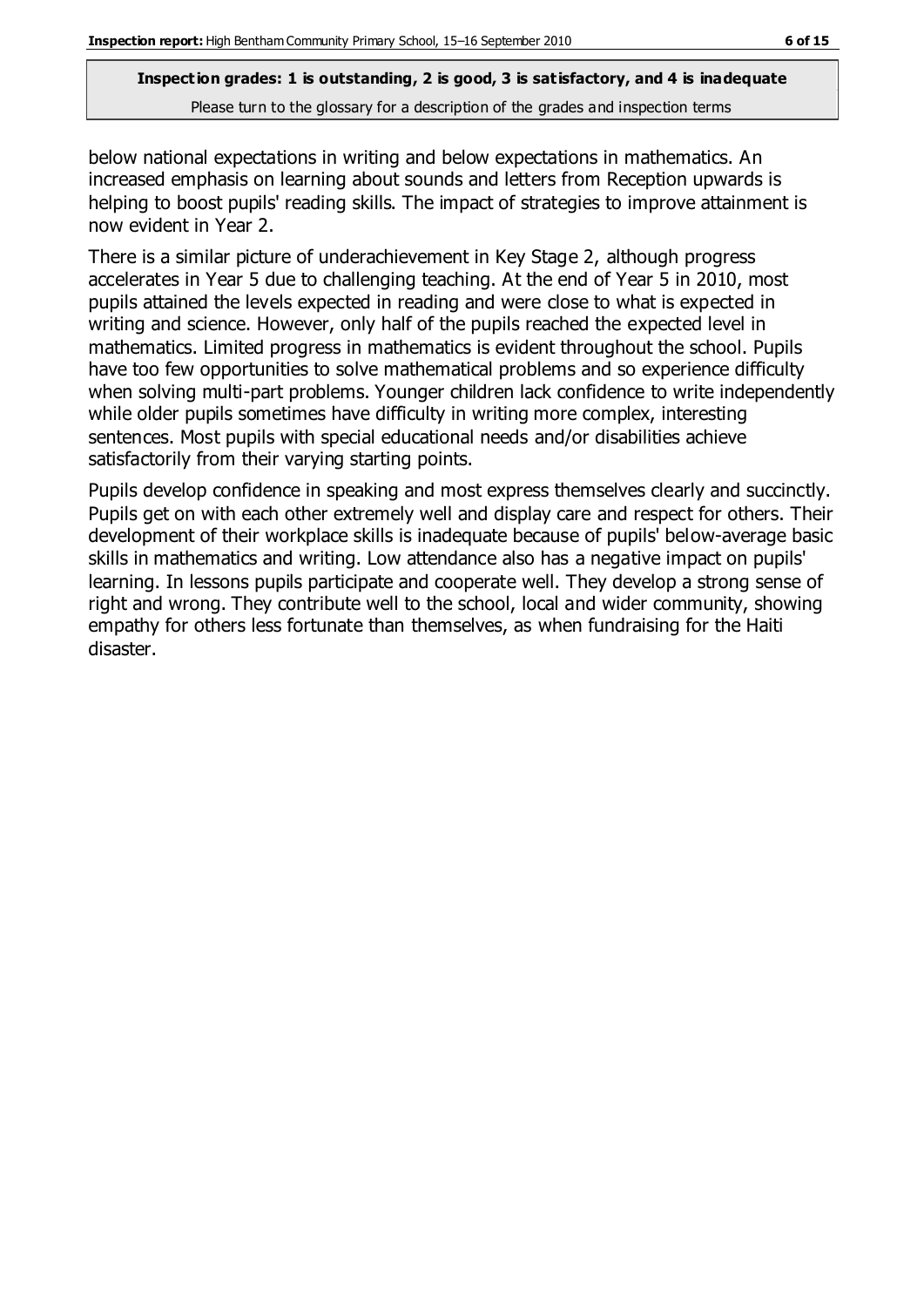**Inspection grades: 1 is outstanding, 2 is good, 3 is satisfactory, and 4 is inadequate**

Please turn to the glossary for a description of the grades and inspection terms

These are the grades for pupils' outcomes

| Pupils' achievement and the extent to which they enjoy their learning                                                     | 4              |
|---------------------------------------------------------------------------------------------------------------------------|----------------|
| Taking into account:<br>Pupils' attainment <sup>1</sup>                                                                   | 3              |
| The quality of pupils' learning and their progress                                                                        | 4              |
| The quality of learning for pupils with special educational needs and/or disabilities<br>and their progress               | 3              |
| The extent to which pupils feel safe                                                                                      | 1              |
| Pupils' behaviour                                                                                                         | 2              |
| The extent to which pupils adopt healthy lifestyles                                                                       | 1              |
| The extent to which pupils contribute to the school and wider community                                                   | $\overline{2}$ |
| The extent to which pupils develop workplace and other skills that will contribute to<br>their future economic well-being | 4              |
| Taking into account:<br>Pupils' attendance <sup>1</sup>                                                                   | 4              |
| The extent of pupils' spiritual, moral, social and cultural development                                                   | 2              |

<sup>1</sup> The grades for attainment and attendance are: 1 is high; 2 is above average; 3 is broadly average; and 4 is low

## **How effective is the provision?**

A key reason for pupils' underachievement is the inconsistency in teaching. While some strong teaching is evident in the school, overall, teaching does not have the consistent impact required to build effectively upon the good start children receive in the Early Years Foundation Stage. Although some teaching is good or better, scrutiny of pupils' books indicates that teachers frequently plan work that is insufficiently matched to pupils' differing learning needs. This is particularly so in mathematics. Another key reason is that pupils frequently spend too long listening to the teacher, resulting in limited time to complete their tasks. This, together with a lack of challenging deadlines to complete work, goes some way to explaining why learning slows. Although teachers have detailed assessment information about the specific needs of pupils and groups, it is not consistently put to good use in lessons. In the better lessons, teachers are lively and encouraging. No time is wasted and pupils undertake a wealth of challenging activities at exactly the right level. Teaching assistants give good quality support. They are well respected by pupils, but their skills are sometimes underused, particularly in the introductory parts of lessons. The marking of pupils' work does not routinely inform them of what to do to improve. Pupils are given academic targets for improvement but these are not always used in lessons, limiting their impact on pupils' learning.

The curriculum has some positive features. A particular strength is in the tailoring of provision to help potentially vulnerable pupils, for example, finding additional funding so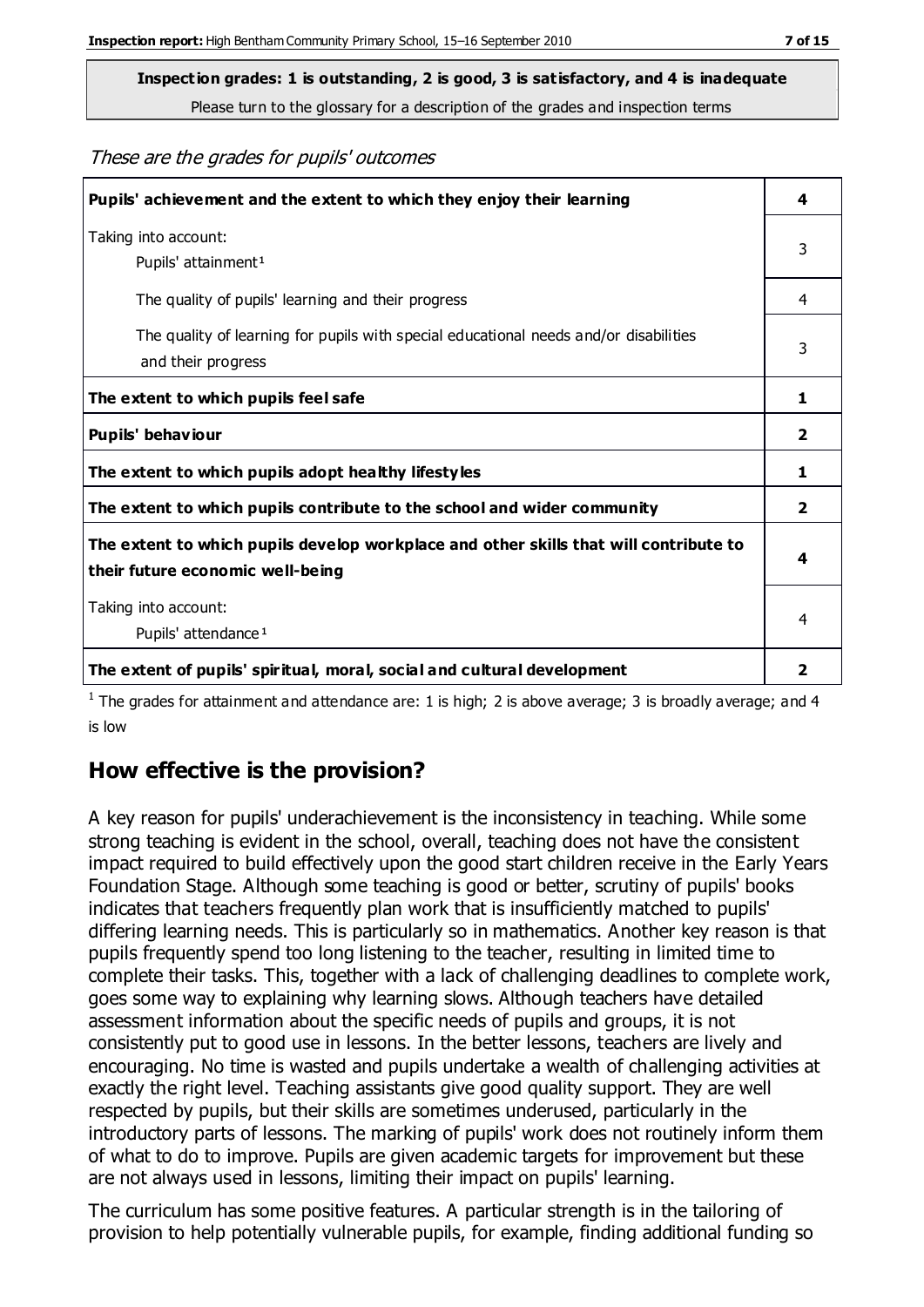that all pupils have access to the broad range of extra-curricular activities. Pupils' skills in literacy are extended satisfactorily through other subjects, although opportunities to develop skills in numeracy and information and communication technology are not exploited to the full. The curriculum is adapted appropriately for the mixed-age classes. A wide range of creative experiences, such as the whole school's involvement in the musical 'Wizard of Oz,' enhances provision.

Pastoral care is a strength of the school. Pupils say there are no bullying or incidents racist behaviour. Parents and carers particularly appreciate the well organised breakfast and after-school clubs. Transition arrangements are good, supporting children well when they start and leave the school. Effective working with other professionals makes sure pupils with specific needs are given good support. Attendance officers effectively chase up persistent absentees and the number has successfully been reduced, but other initiatives are not arresting the overall decline in attendance.

These are the grades for the quality of provision

| The quality of teaching                                                                                    |  |
|------------------------------------------------------------------------------------------------------------|--|
| Taking into account:<br>The use of assessment to support learning                                          |  |
| The extent to which the curriculum meets pupils' needs, including, where relevant,<br>through partnerships |  |
| The effectiveness of care, guidance and support                                                            |  |

## **How effective are leadership and management?**

The headteacher has successfully built a united team that is determined to improve provision. The systems for assessment and tracking have been improved and are providing a clearer picture of the progress made by different groups of pupils. Staff are beginning to be held accountable for pupils' progress and are now rigorously tracking progress at frequent intervals. Recent training in the assessment of writing is already paying dividends, as teachers use this information accurately to pinpoint pupils' next steps in learning. There is clear evidence of improvement, especially by the end of Year 2. Safeguarding, including safe recruitment and child protection, is given a high priority and all statutory safeguarding duties are rigorously met. Links with parents and carers and other partnerships are satisfactory overall. Partnerships with outside agencies bring benefits to pupils' education, for example, participation in competitive sport through a schools' sports initiative. Good systems enable parents and carers to support their children's learning at home, but they are not routinely informed about their children's achievements. The promotion of equal opportunities is inadequate. The school does have insight into the performance of different groups of pupils, but is at an early stage of using this to tackle the differences in pupils' progress in different classes and subjects. The school's promotion of community cohesion is good, so that pupils develop a good understanding of the wider local and international communities.

The school has readily accepted the recently introduced programme of intensive support provided by the local authority. The governing body has a sound strategic view of the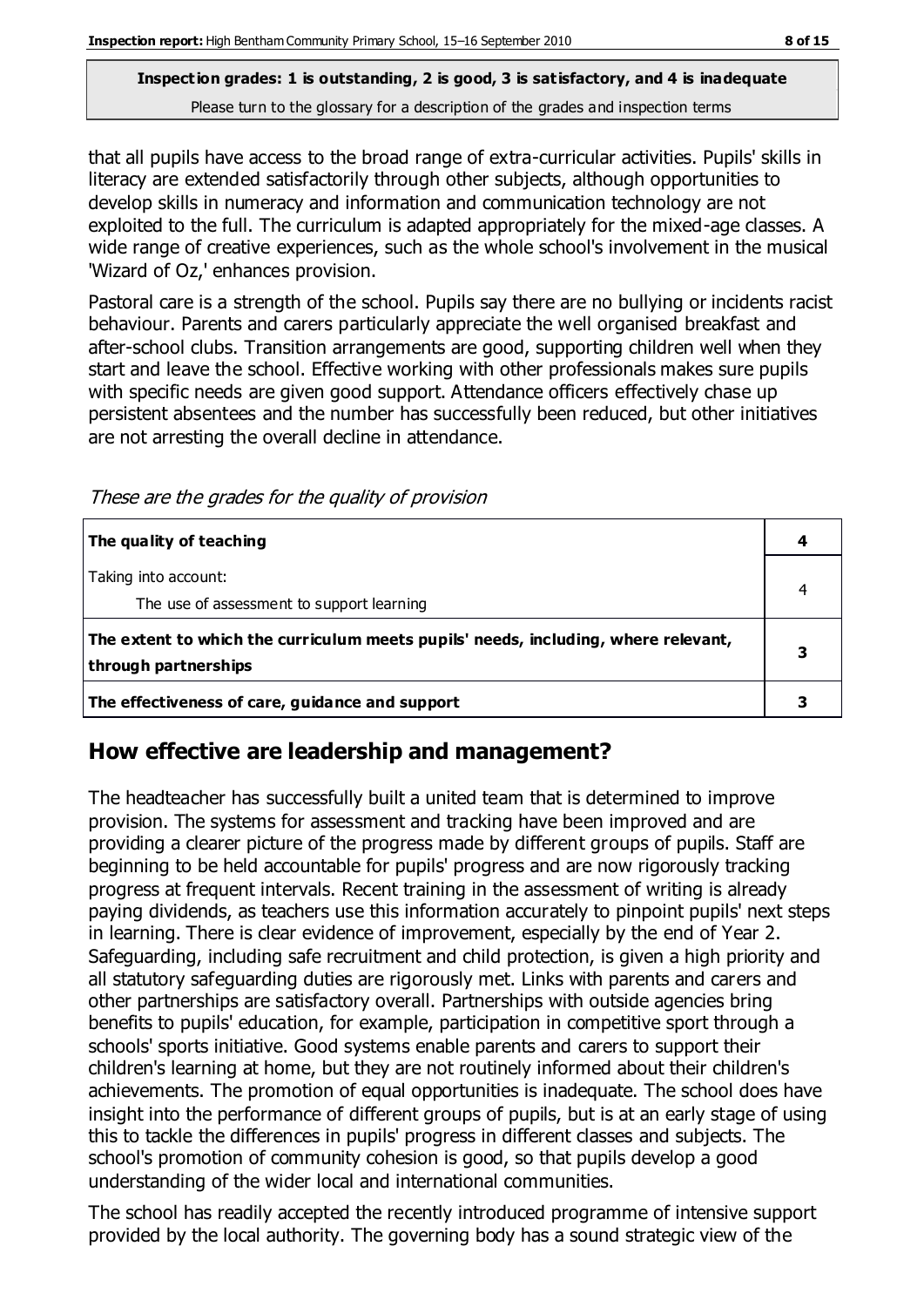school's strengths and weaknesses. Individual governors willingly use their skills to support the school. There is an acknowledgment of the need to provide greater challenge and with recent involvement of a local authority adviser the governing body is now better placed to do so.

These are the grades for leadership and management

| The effectiveness of leadership and management in embedding ambition and driving<br><i>improvement</i>                                                           |                |
|------------------------------------------------------------------------------------------------------------------------------------------------------------------|----------------|
| Taking into account:<br>The leadership and management of teaching and learning                                                                                   | 3              |
| The effectiveness of the governing body in challenging and supporting the<br>school so that weaknesses are tackled decisively and statutory responsibilities met | 3              |
| The effectiveness of the school's engagement with parents and carers                                                                                             | 3              |
| The effectiveness of partnerships in promoting learning and well-being                                                                                           | 3              |
| The effectiveness with which the school promotes equality of opportunity and tackles<br>discrimination                                                           | 4              |
| The effectiveness of safeguarding procedures                                                                                                                     | $\overline{2}$ |
| The effectiveness with which the school promotes community cohesion                                                                                              | 2              |
| The effectiveness with which the school deploys resources to achieve value for money                                                                             | 4              |

## **Early Years Foundation Stage**

Children join the Nursery with broadly average skills except in the key areas of early writing and numeracy. Their progress is good as they move through the Early Years Foundation Stage so that by the end of the reception year all are working at or beyond the expectations for their age. The inspection took place during children's first week in their new Nursery and Reception classes. They have settled remarkably well due to the effective transition arrangements. Behaviour management by staff is outstanding and children already behave exceptionally well. The carefully planned, enriching activities make learning fun and fully engage children. However, opportunities are sometimes missed to reinforce learning in a variety of ways, especially outdoors and in independent classroom activities. Staff are outstanding role models and give great importance to listening carefully, caring and sharing.

Links with parents and carers are good. The use of 'WOW' books provides valuable opportunities for dialogue between home and school. Leadership is good. Assessment and tracking systems are comprehensive and used effectively to promote learning for each child. The staff take great care of children and ensure their health and safety.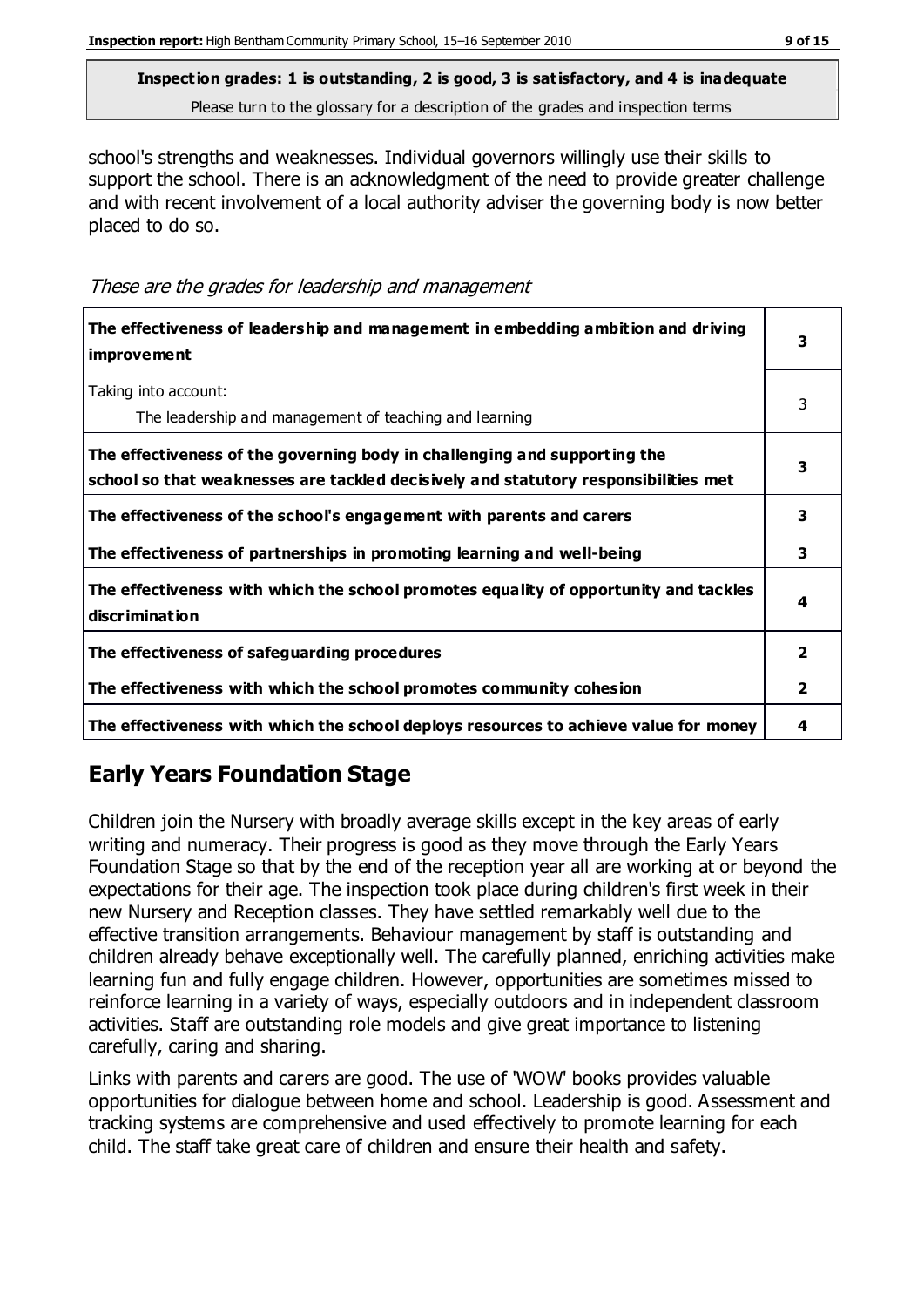**Inspection grades: 1 is outstanding, 2 is good, 3 is satisfactory, and 4 is inadequate**

Please turn to the glossary for a description of the grades and inspection terms

These are the grades for the Early Years Foundation Stage

| Overall effectiveness of the Early Years Foundation Stage                             |  |
|---------------------------------------------------------------------------------------|--|
| Taking into account:<br>Outcomes for children in the Early Years Foundation Stage     |  |
| The quality of provision in the Early Years Foundation Stage                          |  |
| The effectiveness of leadership and management of the Early Years Foundation<br>Stage |  |

#### **Views of parents and carers**

Around a third of parents and carers responded to the questionnaire. Many of those who responded wrote at length to explain their views. Most agree that their children enjoy school. Almost all have positive views and are happy with their children's education. Quotes that reflect these views include, 'The school has a very friendly atmosphere', 'Staff are very approachable and listen to any concerns', and, 'My son is happy to be at this school'. A few parents and carers said they were given insufficient information about their child's progress. The inspection team found that parents and carers do not consistently receive detailed information to enable them have an informed view about the rate of progress their children are making.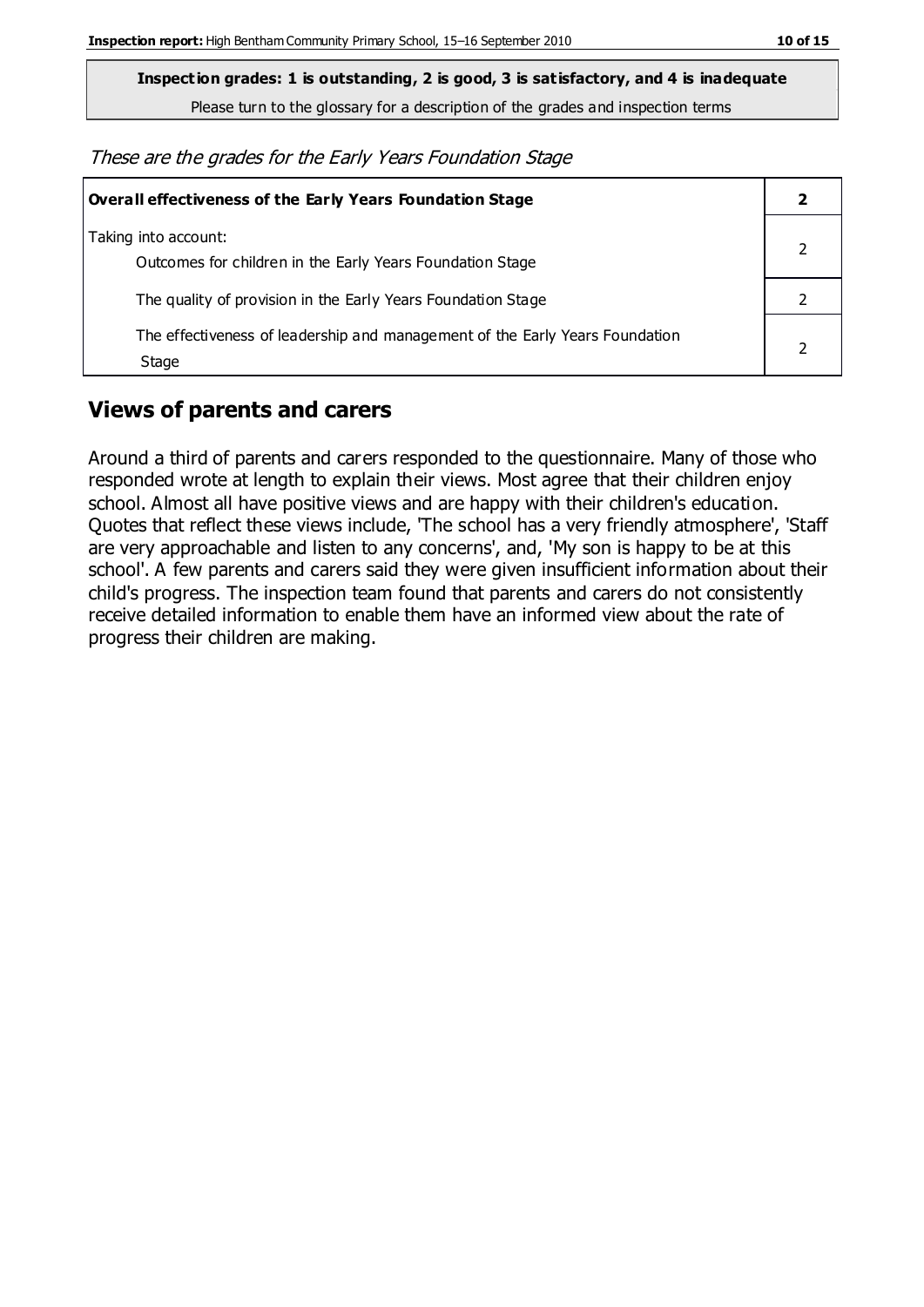#### **Responses from parents and carers to Ofsted's questionnaire**

Ofsted invited all the registered parents and carers of pupils registered at High Bentham Community Primary School to complete a questionnaire about their views of the school.

In the questionnaire, parents and carers were asked to record how strongly they agreed with 13 statements about the school.

The inspector received 48 completed questionnaires by the end of the on-site inspection. In total, there are 124 pupils registered at the school.

| <b>Statements</b>                                                                                                                                                                                                                                       | <b>Strongly</b><br>agree |               | Agree        |               | <b>Disagree</b> |                | <b>Strongly</b><br>disagree |                |
|---------------------------------------------------------------------------------------------------------------------------------------------------------------------------------------------------------------------------------------------------------|--------------------------|---------------|--------------|---------------|-----------------|----------------|-----------------------------|----------------|
|                                                                                                                                                                                                                                                         | <b>Total</b>             | $\frac{1}{2}$ | <b>Total</b> | $\frac{1}{2}$ | <b>Total</b>    | $\frac{0}{0}$  | <b>Total</b>                | $\frac{0}{0}$  |
| My child enjoys school                                                                                                                                                                                                                                  | 37                       | 77            | 10           | 21            | $\mathbf{1}$    | $\overline{2}$ | $\mathbf 0$                 | $\mathbf 0$    |
| The school keeps my child<br>safe                                                                                                                                                                                                                       | 32                       | 67            | 16           | 33            | 0               | $\mathbf 0$    | $\mathbf 0$                 | $\mathbf 0$    |
| My school informs me about<br>my child's progress                                                                                                                                                                                                       | 30                       | 63            | 11           | 23            | 4               | 8              | $\mathbf 0$                 | $\mathbf 0$    |
| My child is making enough<br>progress at this school                                                                                                                                                                                                    | 25                       | 52            | 19           | 40            | $\mathbf{1}$    | $\overline{2}$ | $\overline{2}$              | $\overline{4}$ |
| The teaching is good at this<br>school                                                                                                                                                                                                                  | 33                       | 69            | 13           | 27            | $\mathbf{1}$    | $\overline{2}$ | 0                           | $\mathbf 0$    |
| The school helps me to<br>support my child's learning                                                                                                                                                                                                   | 27                       | 56            | 17           | 35            | $\overline{2}$  | 4              | $\mathbf 0$                 | $\mathbf 0$    |
| The school helps my child to<br>have a healthy lifestyle                                                                                                                                                                                                | 30                       | 63            | 16           | 33            | 1               | $\overline{2}$ | $\mathbf 0$                 | $\mathbf 0$    |
| The school makes sure that<br>my child is well prepared for<br>the future (for example<br>changing year group,<br>changing school, and for<br>children who are finishing<br>school, entering further or<br>higher education, or entering<br>employment) | 27                       | 56            | 14           | 29            | $\mathbf 0$     | $\mathbf 0$    | $\overline{2}$              | $\overline{4}$ |
| The school meets my child's<br>particular needs                                                                                                                                                                                                         | 25                       | 52            | 19           | 40            | $\overline{2}$  | 4              | $\mathbf{1}$                | $\overline{2}$ |
| The school deals effectively<br>with unacceptable behaviour                                                                                                                                                                                             | 19                       | 40            | 24           | 50            | $\mathbf{1}$    | $\overline{2}$ | $\overline{2}$              | $\overline{4}$ |
| The school takes account of<br>my suggestions and concerns                                                                                                                                                                                              | 22                       | 46            | 23           | 48            | $\mathbf{0}$    | $\mathbf{0}$   | $\overline{2}$              | 4              |
| The school is led and<br>managed effectively                                                                                                                                                                                                            | 23                       | 48            | 21           | 44            | $\overline{2}$  | $\overline{4}$ | $\mathbf 0$                 | $\mathbf 0$    |
| Overall, I am happy with my<br>child's experience at this<br>school                                                                                                                                                                                     | 34                       | 71            | 11           | 23            | 3               | 6              | $\mathbf 0$                 | $\pmb{0}$      |

The table above summarises the responses that parents and carers made to each statement. The percentages indicate the proportion of parents and carers giving that response out of the total number of completed questionnaires. Where one or more parents and carers chose not to answer a particular question, the percentages will not add up to 100%.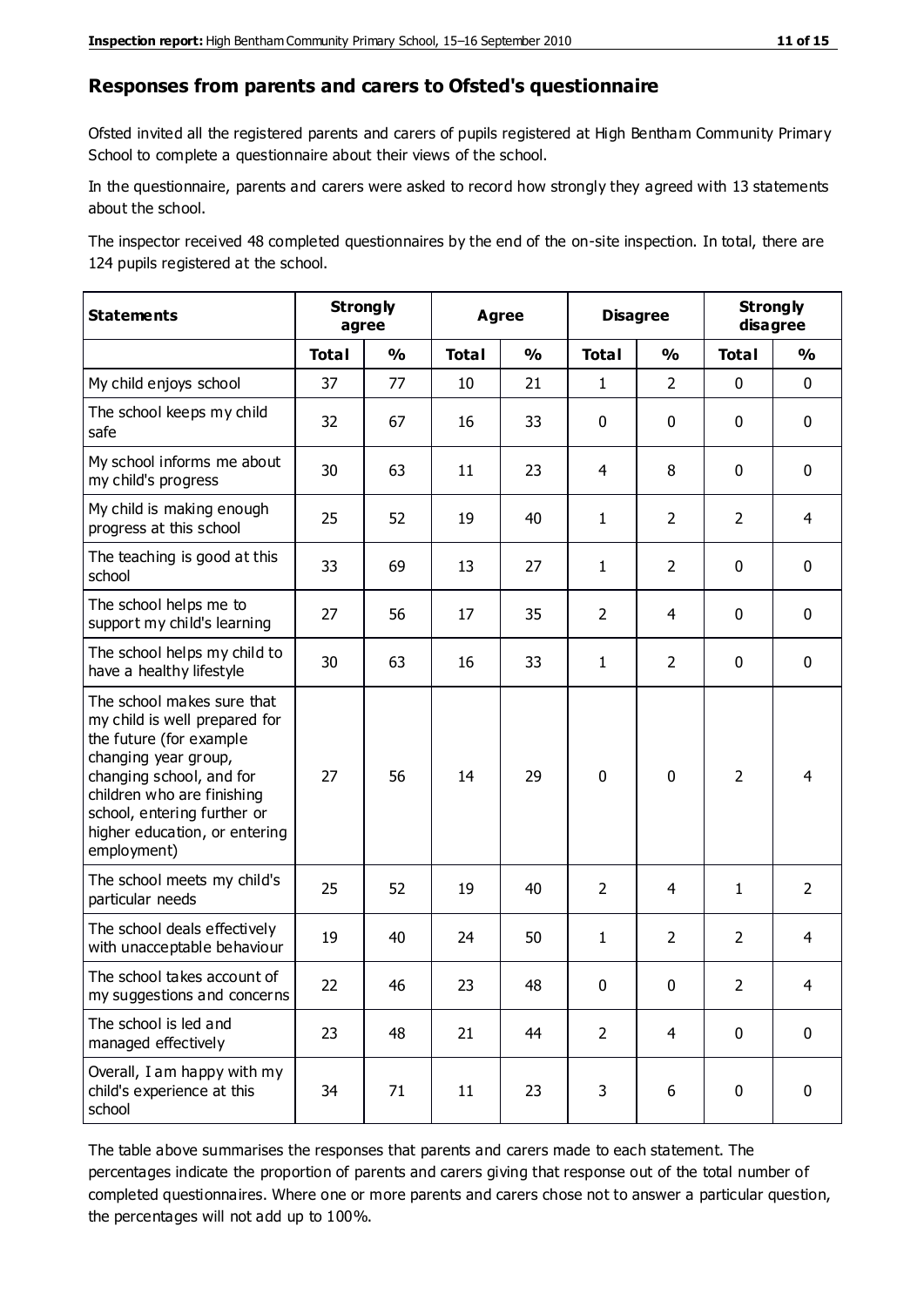## **Glossary**

| Grade   | <b>Judgement</b> | <b>Description</b>                                                                                                                                                                                                            |
|---------|------------------|-------------------------------------------------------------------------------------------------------------------------------------------------------------------------------------------------------------------------------|
| Grade 1 | Outstanding      | These features are highly effective. An outstanding school<br>provides exceptionally well for all its pupils' needs.                                                                                                          |
| Grade 2 | Good             | These are very positive features of a school. A school that<br>is good is serving its pupils well.                                                                                                                            |
| Grade 3 | Satisfactory     | These features are of reasonable quality. A satisfactory<br>school is providing adequately for its pupils.                                                                                                                    |
| Grade 4 | Inadequate       | These features are not of an acceptable standard. An<br>inadequate school needs to make significant improvement<br>in order to meet the needs of its pupils. Ofsted inspectors<br>will make further visits until it improves. |

#### **What inspection judgements mean**

#### **Overall effectiveness of schools**

|                       | Overall effectiveness judgement (percentage of schools) |      |                     |                   |
|-----------------------|---------------------------------------------------------|------|---------------------|-------------------|
| <b>Type of school</b> | <b>Outstanding</b>                                      | Good | <b>Satisfactory</b> | <b>Inadequate</b> |
| Nursery schools       | 58                                                      | 36   | 4                   | 2                 |
| Primary schools       | 8                                                       | 43   | 40                  | 9                 |
| Secondary schools     | 10                                                      | 35   | 42                  | 13                |
| Sixth forms           | 13                                                      | 39   | 45                  | 3                 |
| Special schools       | 33                                                      | 42   | 20                  | 4                 |
| Pupil referral units  | 18                                                      | 40   | 29                  | 12                |
| All schools           | 11                                                      | 42   | 38                  | 9                 |

New school inspection arrangements were introduced on 1 September 2009. This means that inspectors now make some additional judgements that were not made previously.

The data in the table above are for the period 1 September 2009 to 31 March 2010 and are the most recently published data available (see **[www.ofsted.gov.uk](http://www.ofsted.gov.uk/)**). Please note that the sample of schools inspected during the autumn and spring terms 2009/10 was not representative of all schools nationally, as weaker schools are inspected more frequently than good or outstanding schools.

Percentages are rounded and do not always add exactly to 100. Secondary school figures include those that have sixth forms, and sixth form figures include only the data specifically for sixth form inspection judgements.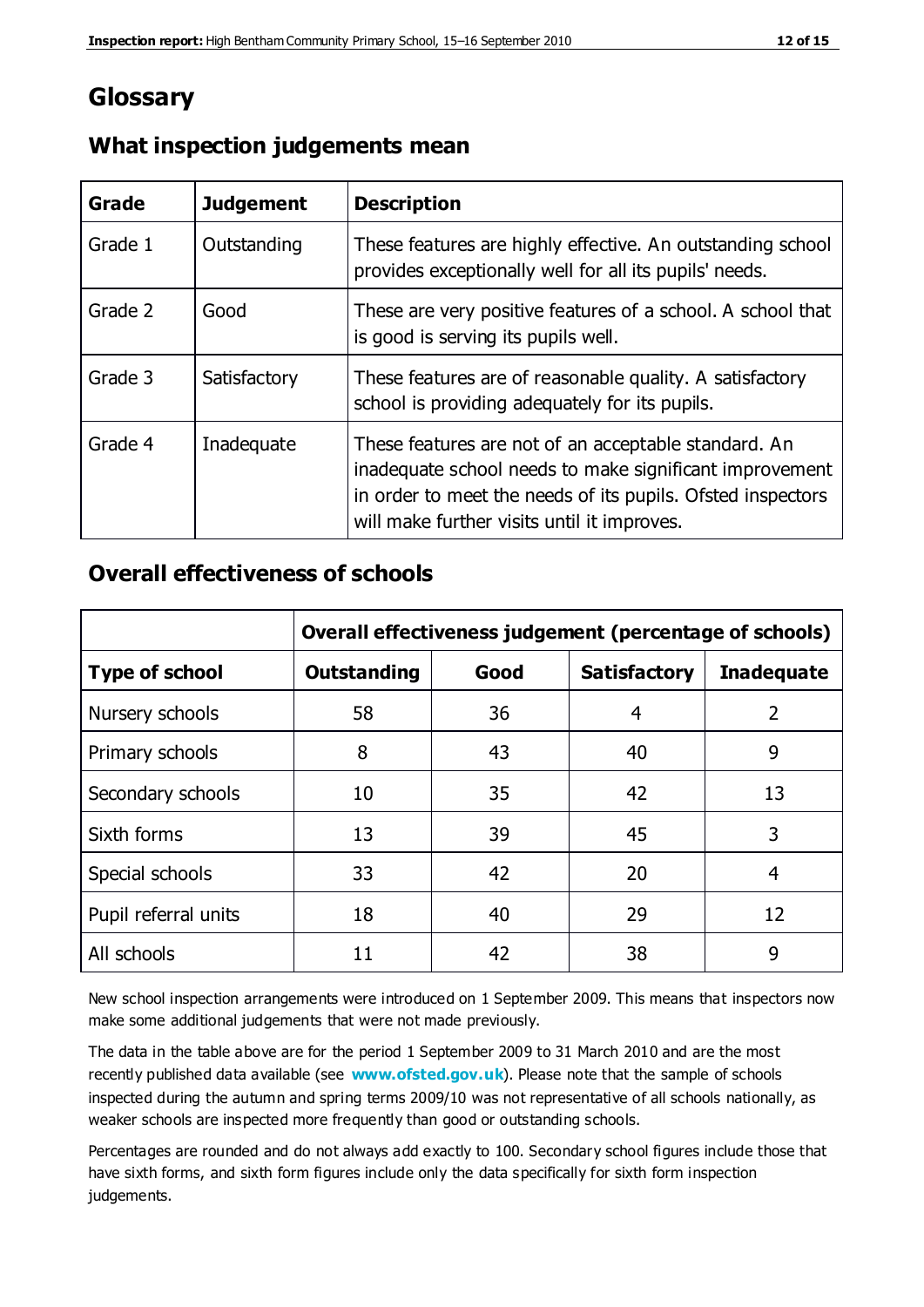# **Common terminology used by inspectors**

| Achievement:               | the progress and success of a pupil in their learning,<br>development or training.                                                                                                                                                          |  |  |
|----------------------------|---------------------------------------------------------------------------------------------------------------------------------------------------------------------------------------------------------------------------------------------|--|--|
| Attainment:                | the standard of the pupils' work shown by test and<br>examination results and in lessons.                                                                                                                                                   |  |  |
| Capacity to improve:       | the proven ability of the school to continue<br>improving. Inspectors base this judgement on what<br>the school has accomplished so far and on the quality<br>of its systems to maintain improvement.                                       |  |  |
| Leadership and management: | the contribution of all the staff with responsibilities,<br>not just the headteacher, to identifying priorities,<br>directing and motivating staff and running the school.                                                                  |  |  |
| Learning:                  | how well pupils acquire knowledge, develop their<br>understanding, learn and practise skills and are<br>developing their competence as learners.                                                                                            |  |  |
| Overall effectiveness:     | inspectors form a judgement on a school's overall<br>effectiveness based on the findings from their<br>inspection of the school. The following judgements,<br>in particular, influence what the overall effectiveness<br>judgement will be. |  |  |
|                            | The school's capacity for sustained<br>improvement.                                                                                                                                                                                         |  |  |
|                            | Outcomes for individuals and groups of pupils.                                                                                                                                                                                              |  |  |
|                            | The quality of teaching.                                                                                                                                                                                                                    |  |  |
|                            | The extent to which the curriculum meets<br>pupils' needs, including, where relevant,<br>through partnerships.                                                                                                                              |  |  |
|                            | The effectiveness of care, guidance and<br>support.                                                                                                                                                                                         |  |  |
| Progress:                  | the rate at which pupils are learning in lessons and<br>over longer periods of time. It is often measured by<br>comparing the pupils' attainment at the end of a key                                                                        |  |  |

stage with their attainment when they started.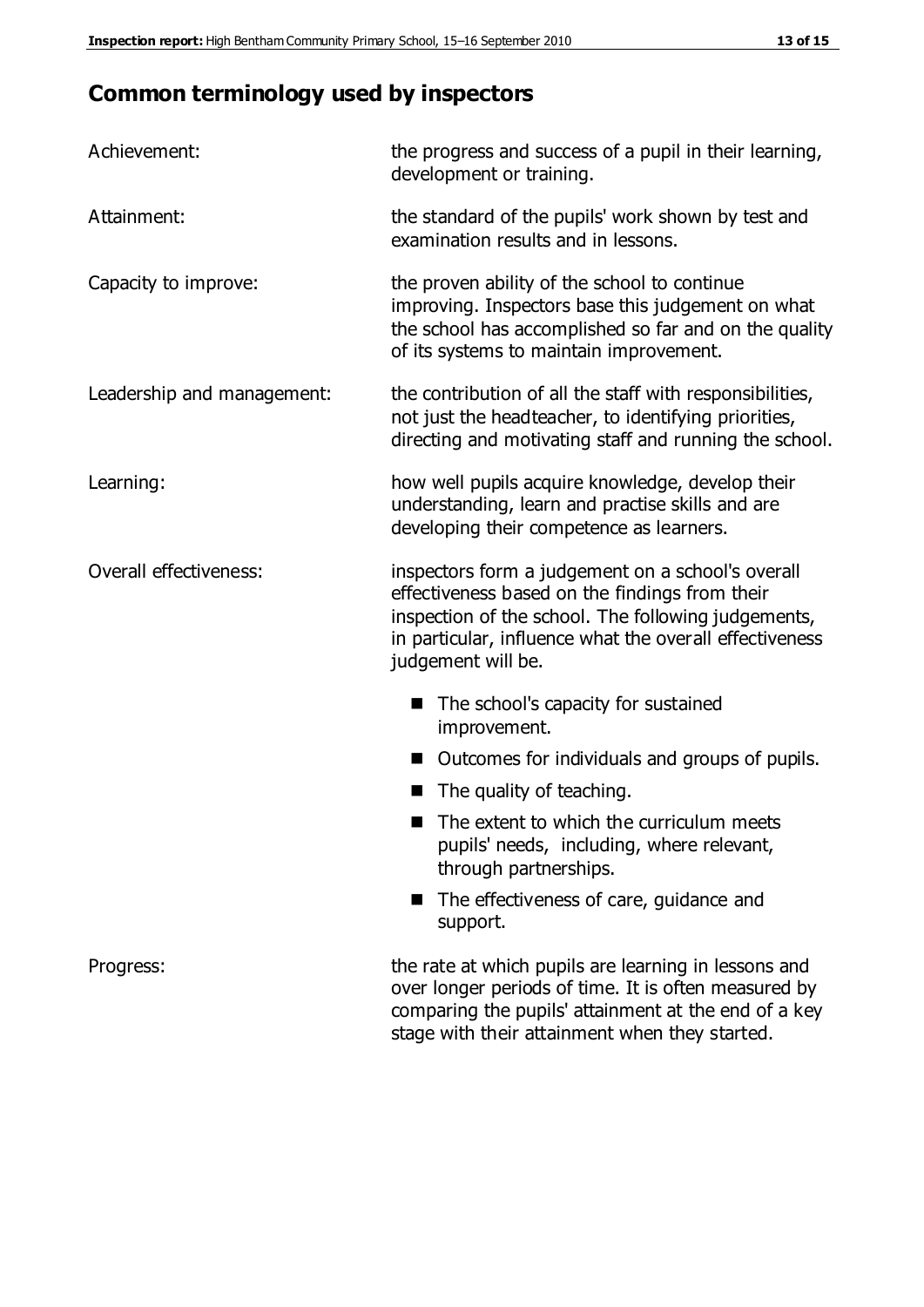#### **This letter is provided for the school, parents and carers to share with their children. It describes Ofsted's main findings from the inspection of their school.**

16 September 2010

#### Dear Pupils

#### **Inspection of High Bentham Community Primary School, Lancaster, LA2 7JU**

Thank you for your warm and friendly welcome and for answering all our questions when we inspected your school recently. You spoke so clearly and confidently in lessons and in the interesting meetings we held with you. The vast majority of you really enjoy school.

We found that some things about your school are good. Yours is a happy and safe school. Staff take good care of you and you have an outstanding understanding of how to stay safe and healthy. You behave well and show great care and concern for others. Those of you in the Early Years Foundation Stage make good progress.

However, you do not make enough progress overall from Years 1 to 5 and your attendance is not as good as it should be. So we have given your school a 'notice to improve'. This means that inspectors will visit again to check on your progress and to make sure that the school is making improvements quickly.

We have asked your school to make three important improvements:

- make sure that you all make at least satisfactory progress, especially in writing and mathematics
- make sure that teachers always set work that is just right for you and challenges you to learn at a faster pace
- $\blacksquare$  improve attendance so that all pupils attend as much as they can.

You can all help by working hard and always attending school unless you are ill. Thank you once again for your help and best wishes in the future.

Yours sincerely,

Brenda Clarke Lead Inspector